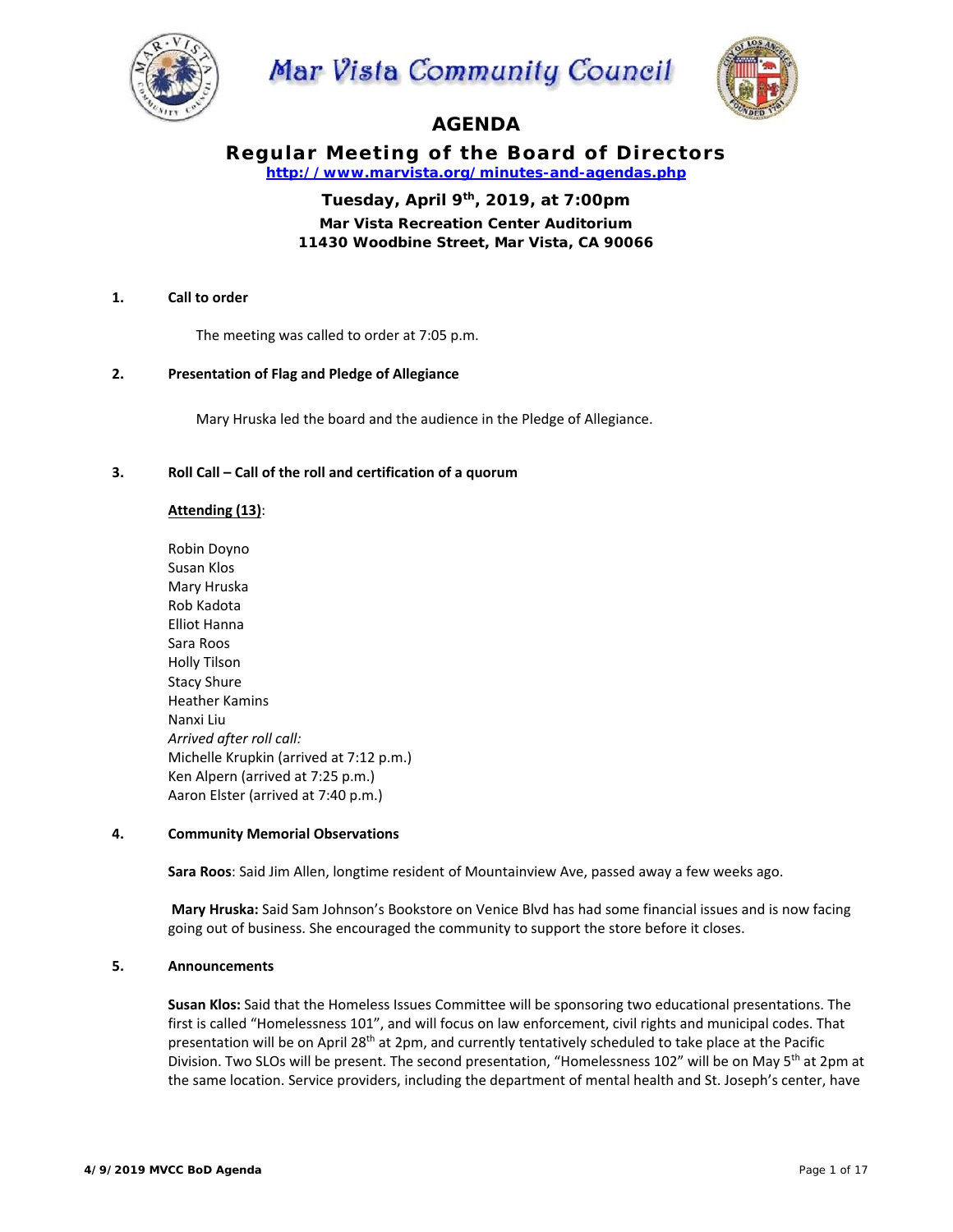been invited and will do presentations on the services they offer. Both presentations are educational only, meaning the presenters will not be hearing complaints from the community about homelessness.

**Rob Kadota:** Said the Spring Extravaganza would be happening that weekend. There will be an egg hunt on Saturday and a bike valet and repair stand at the park. The park office has more information on the event. Children should be pre‐registered for the egg hunt.

### **6. Public Comment for Items NOT on This Agenda (2 mins each)**

**Gabriel Hill**: Asked the board to reconsider changing the location of the upcoming election from the Farmer's Market to the Recreation Center. He also asked them to consider having a voting booth at the farmer's market, in addition the recreation center location, to allow the Farmer's Market vendors the opportunity to vote.

**Anne Bickerton**: Said she is a at large candidate in the upcoming MVCC election. She said that there seemed to be some misinformation about the location of the election. Some neighborhood associations still have the location listed as the Farmer's Market and do not have the correct hours. She asked for the Elections Committee to reach out to those associations.

# **7. Ex‐Parte Communications and Conflicts‐of‐Interest ‐ Each board member shall declare any ex‐parte communications or conflicts‐of‐interest pertaining to items on or related to this agenda.**

**Robin Doyno:** Said he had discussions with Susan Klos about the Homelessness 101 and 102 presentations.

**Klos**: Sais she met with Doyno and several others about the Homelessness 101 and 102 presentations. She also spoke with Andrew Kratzner about the Barrington and Gateway development (See Agenda Item 15.1). She also had Coffee with Stacy Shure.

**Stacy Shure:** Said she also conversations Andrew Kratzner about his presentation on the proposed Barrington and Gateway development project, which included facilitating outreach to the community and attending a homeowner's meeting before a PLUM meeting. She had additional conversations with the City Planning Department regarding the community update. She had conversations with Alpern and Elster about future upcoming projects.

**Heather Kamins:** Said she spoke with stakeholders and other board members about agenda item 15.1

**Mary Hruska:** Said she spoke with stakeholders and other board members about agenda items 12.1 and 15.1

**Elliot Hanna:** Said he spoke with stakeholders and other board members about agenda items 15.1 and 11.2

**Kadota:** Said he discussed the upcoming Candidate Forum at the Executive Finance Committee. And he has had conversations with stakeholders about the proposed Barrington and Gateway development project

**Roos:** Said she spoke with Andrew Kratzner and many stakeholders about the proposed Barrington and Gateway development project.

**Nanci Liu:** Said she spoke with stakeholders about agenda item 15.1

**Michelle Krupkin:** Said she spoke with stakeholders about agenda items 14.1, 14.2, 14.3 and 15.1. She said Andrew Kratzner contacted her but she had not met up with him. She also spoke to businesses about the upcoming herbal life triathlon. Venice Blvd will be closed on election day for the triathlon, which is why the election was taking place at the community center, not the Farmer's Market.

**Holly Tilson:** Said she spoke with stakeholders about every agenda item, but has no conflicts of interest.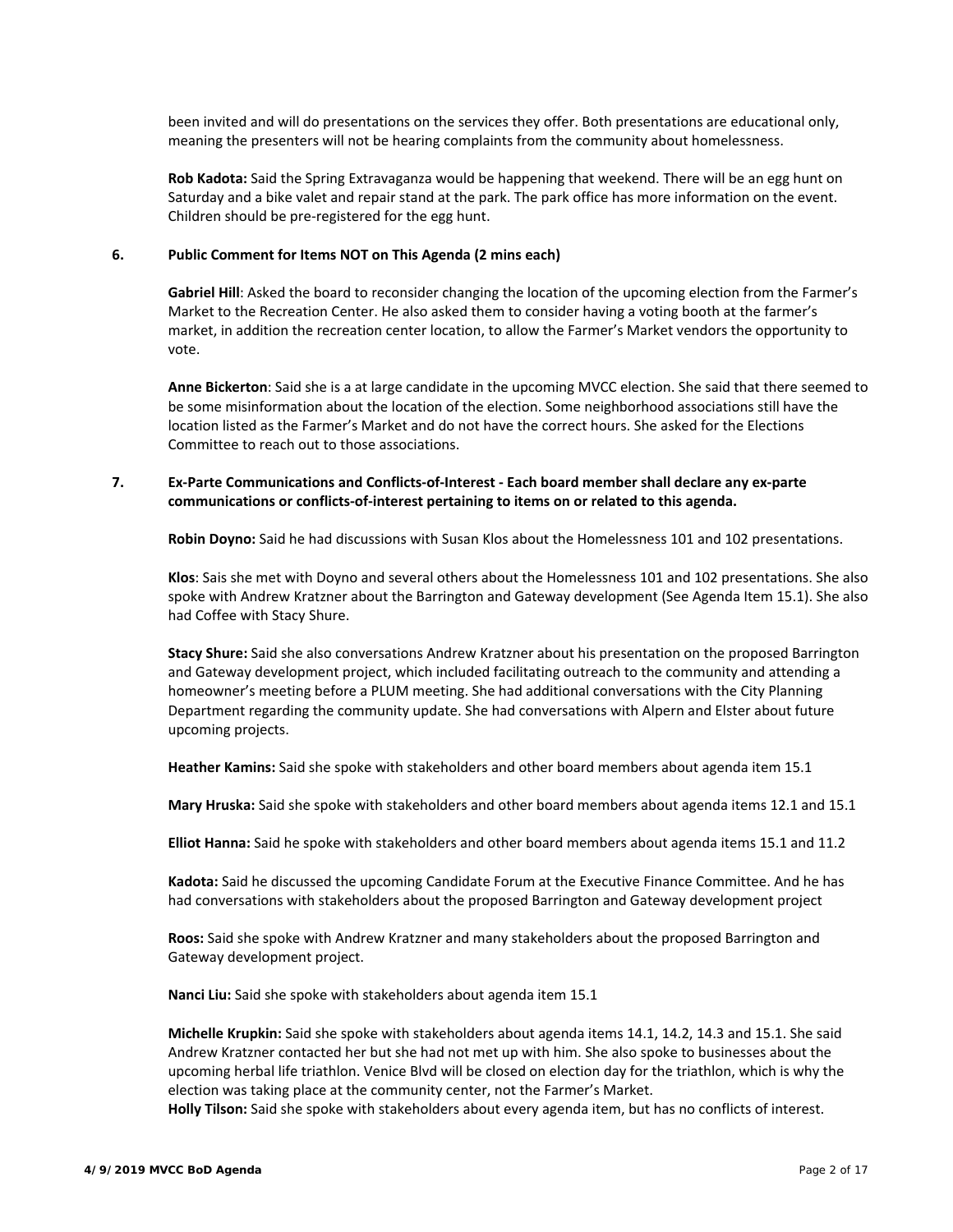# **8. Adoption of the Agenda**

*Kadota moved to hear item 15.1 ahead of "Unfinished Business". Krupkin seconded. Without objection the motion passed and the item was moved.* 

# **9. Approval of Minutes – Approval of the minutes from the most recent regular meeting(s) of the Board of**  Directors.

**Krupkin**: Said she had corrections for pages 3 and 13 that she would email to the minute taker.

**Hanna:** Said he would email the minutes taker additional corrections. Asked the general public to please spell their names for the minute taker when they comment on items.

**Roos:** Commented that her vote on one of the motions was mis‐recorded and that she would inform the minute taker of the correct vote

**Kamins:** Said that her name was misspelled.

#### **Public Comment:**

**Harrison Hopkins:** Said he had corrections to a statement he made at the last the meeting. **Hanna:** Asked Hopkins to email the corrections to him and he would forward them to the minute taker.

*Hruska moved to approve the minutes with those corrections. Kadota seconded. Without objection the motion passed and the minutes were approved.* 

# **10. Reports**

#### **10.1. Elected Official and City Department Reports**

**Hannah Levien, Field Deputy Mar Vista and Del Rey for Councilmember Mike Bonin's office:** She had a few announcements:

- **‐** 311 now has a section to report abandoned scooters that are blocking traffic, sidewalks, etc. The response time is 3‐4 hours. Any brand of scooter can be reported.
- LANOW has a new neighborhood on-demand shuttle system. She encouraged the community to try it out and provide feedback so they can make improvements and perhaps try the program in other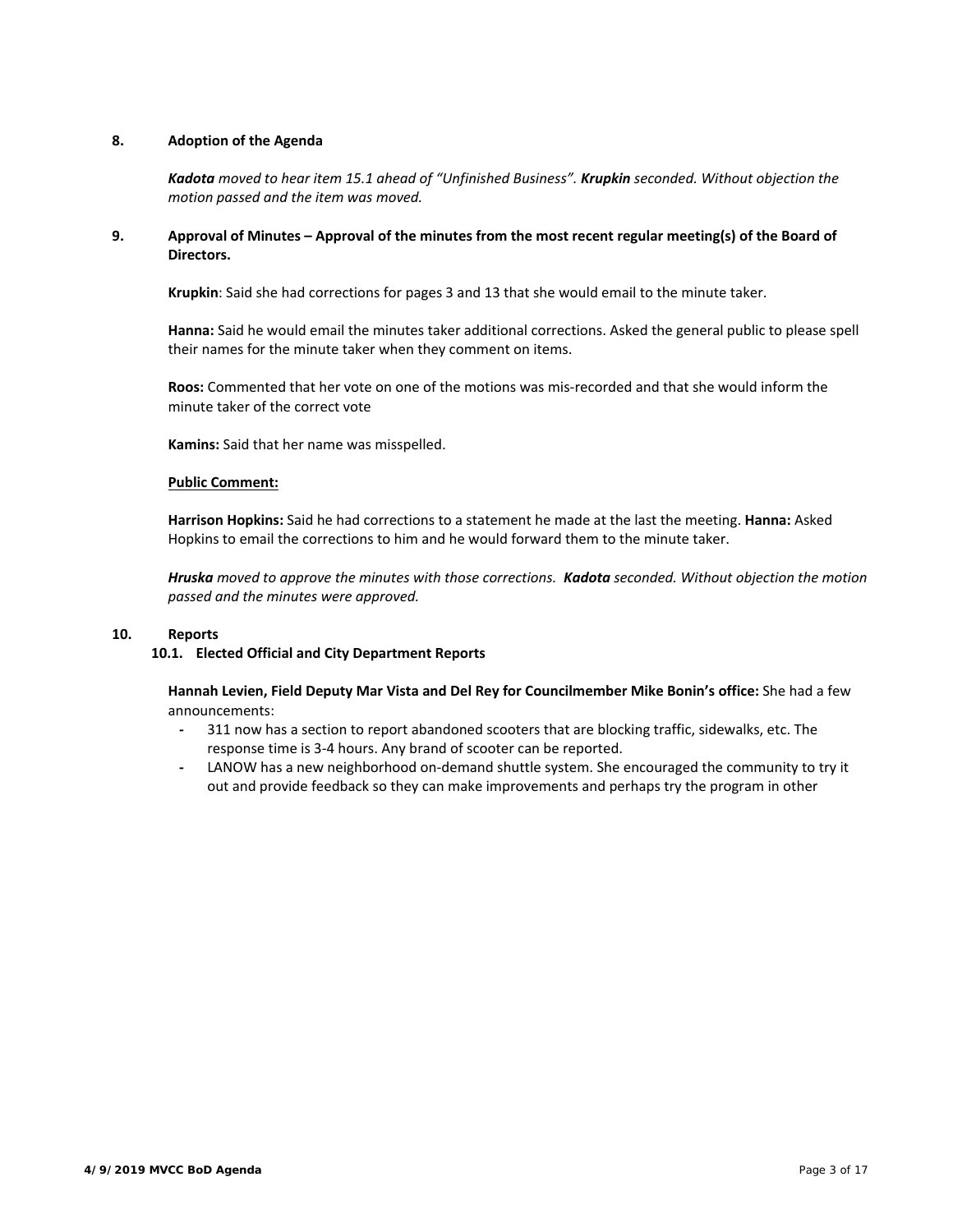neighborhoods. The shuttle goes to the Palms and National station, but not to the Expo‐Bundy or Expo‐ Sepulveda stations – which may be added if the program is expanded.

- **‐** CM Bonin recently endorsed the Green New Deal and supported the parcel tax that will be on the ballot in June.
- The westside fast-forward transportation package of improvements is now detailed on their website. It includes the people-mover at LAX, proposed transportation from the valley through the westside northsouth corridors, widening of the Lincoln Bridge, and other long range and short-range improvements.
- **‐** She spoke with the Bureau of Street Services who said they would use a specific block in front of the library to accommodate mosaic artist Tracey Corinne's project.
- **‐** She brought the board calendars from the Bureaus of Street Lighting and Sanitation.

**Doyno:** Asked her how to reach the ride service. **Levien:** Said she would give him the phone number after the meeting.

#### *Ken Alpern arrived at 7:25 pm.*

**Venessa Serrano, from DONE:** She had a few announcements:

- **‐** Following the MVCC elections in June, DONE will hold two board orientations on the westside for all candidates. One will be on Monday June  $10<sup>th</sup>$  in evening and the second will be in the morning on Sunday June 16<sup>th</sup>. She will provide a location as soon as she knows it.
- The recently canceled homelessness resource fair has been rescheduled for Saturday April 20<sup>th</sup> at Grand Park from 9am to 1pm. The event is open to the public.

#### **10.2. Officer Reports**

# **10.2.1. Chair – Elliot Hanna**

Said he reached out to league of women voters to potentially moderate the candidate forum. He said Albert Olson would take over communications with them from now on.

#### **10.2.2. 1st Vice‐Chair – Rob Kadota**

Nothing to report.

### **10.2.3. 2nd Vice‐Chair – Mary Hruska**

Nothing to report.

#### **10.2.4. Secretary – Sara Roos**

Said that Krupkin noted that Roos forgot to write a letter in October regarding the Streets Within resolution.

#### **10.2.5. Treasurer – Holly Tilson**

Said that the Neighborhood watch signs still have not shipped. She was told she would get an email when they are shipped.

#### **10.3. Zone Director Reports**

#### **10.3.1. Zone 1 – Ken Alpern**

He thanked Stacy Shure and the Gateway‐Barrington developers for meeting about that project. He also said there are many issues along Sepulveda Blvd, from large pot holes to a large potential project at Palms and Sepulveda where the Albertsons used to be. There has been discussion about litigation for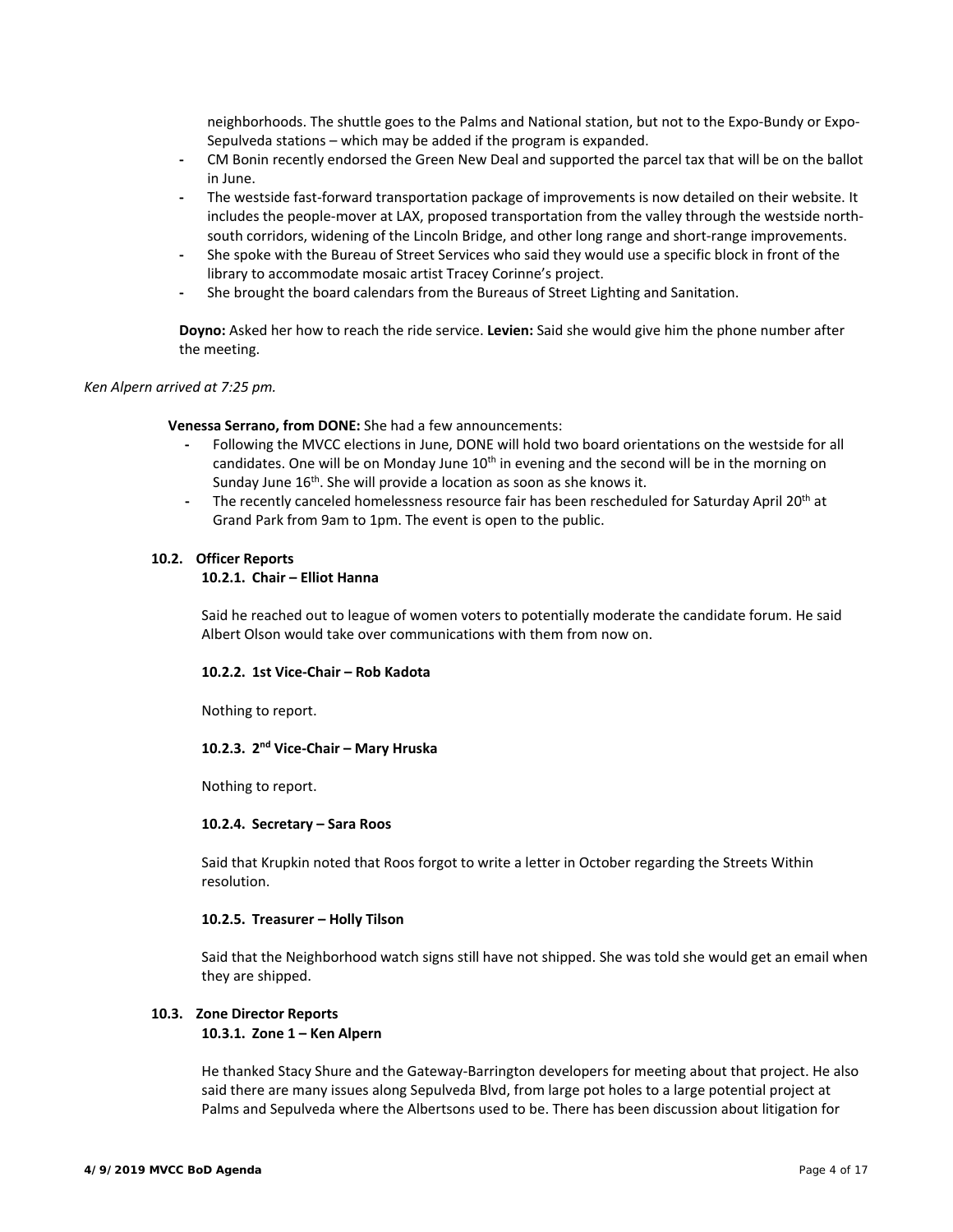Palms and Sepulveda regarding another traffic light on Sepulveda. He also recently learned that there are projects planned for Overland that have yet been run by the MVCC which he is concerned about.

### **10.3.2. Zone 2 – Heather Kamins**

Said she would forego a Zone 2 report to allow more time for agenda item 15.1.

#### **10.3.3. Zone 3 – Mary Hruska**

Said she attended West Mar Vista Neighborhood Association meeting last week, which was very fruitful. They discussed the project on Venice Blvd, the community plan and other issues. She also attended the WRAC PLUM meeting on Sunday and exchanged information with other community councils concerning the community plan.

#### **10.3.4. Zone 4 – Aaron Elster**

Elster had not yet arrived at the meeting.

#### **10.3.5. Zone 5 – Michelle Krupkin**

She had a few announcements:

- o Rasselbock, a Wirsthaus, opened at 3817 Grandview Ave In April. She welcomed them to the community.
- o There was an electrical fire at Light on Lotus, which closed temporarily but is now reopen.
- o Cantalini's Express at 11736 Washington Pl has closed permanently.
- o There are ongoing issues with a mural project.
- o There are new homeless encampments in the alley next to the post office which some stakeholders have expressed concerns about.
- o Yesterday, there was a domestic dispute on the border of Zone 5 and Culver City which resulted in the closure Washington and Atlantic. Shots were fired, but there is a suspect in custody.

#### **10.3.6. Zone 6 – Holly Tilson**

She had a few announcements:

- o The Mark Twain Tennis Courts will be complete by the end of April.
- o She was not able to attend the most recent West Mar Vista Residents Association but a couple of representatives from the state were supposed to come and give their opinions on SB50. She said she would report back when she had more information on that.
- o Pamela Day's 1244 and 12575 developments have been purchased by another developer. The people who appealed those developers were meeting with the new developers and were supposed to have a meeting with CM. Bonin. She said she can report on that next month.
- o Crime up a little in the area. She urged the community to report crimes, such as bike thefts, when they happen.

### **10.4. Committee Reports**

#### **10.4.1. Elections and Bylaws**

**Doyno:** Said he had nothing to report.

### **10.4.2. Community Outreach**

**Liu:** Said they would have a working session/outreach event within the next 7‐10 days. **Hanna:** Asked if the minutes would be up to date within that time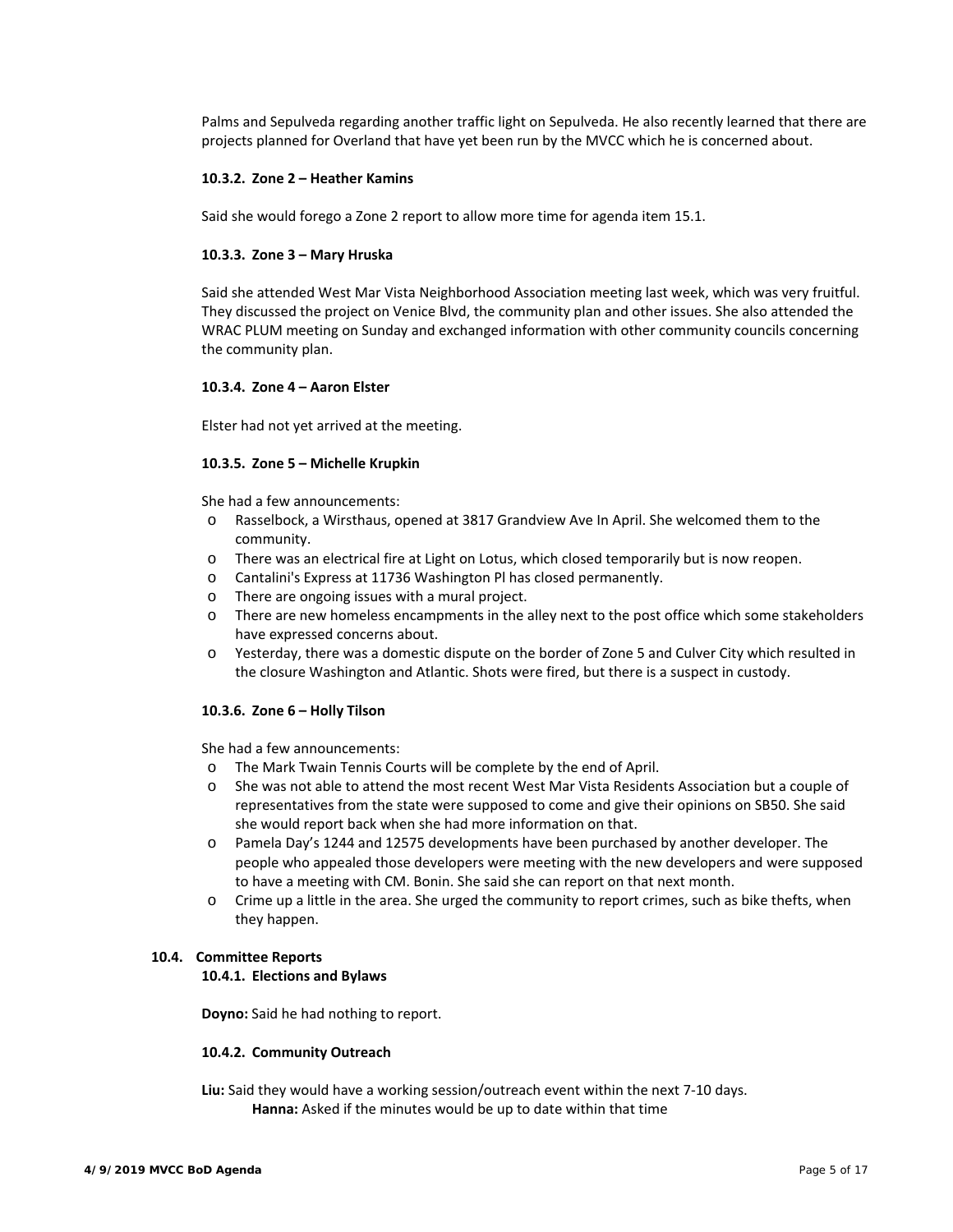**Liu:** Said she was working on the minutes.

#### **10.4.3. Transportation and Infrastructure**

**Alpern:** Said they had items on the current agenda and the committee would be meeting again the first Wednesday of May.

**Krupkin:** Said the meeting tomorrow would be at the library at 6:30 pm. West Traffic Division and Parking Enforcement representatives planned to attend the meeting. She urged the community to come voice any relevant concerns they may have had.

#### **10.4.4. Planning and Land Use Management (PLUM)**

**Shure:** Said the developer presenting Item 15.1 presented the same project to PLUM last month. She thanked the developer for his outreach efforts, including attending multiple homeowner's association meetings. Two more large developments are being proposed for Mar Vista including a 410‐unit apartment building in Zone 1 – where 11 developments have already been approved. Those two new projects would be presented to PLUM within the next week. She said PLUM would keep the community updated on those projects.

#### **10.4.5. Public Health and Safety**

**Kadota:** Said the Emergency Preparedness meeting would be at 7 pm and the Public Safety meeting would be at 6 pm on the third Monday of the month at Coffee Connection. The meetings will focus on Block Captain development and connecting that to emergency preparedness in the neighborhood. The emergency prep group plans to visit the two emergency prep response trailers that neighborhood associations have developed. The group would like to having more such trailers spread out throughout Mar Vista. He also said that May is national bike month so the mobility committee would be working on promoting safe riding and sharing the road activities.

### *Aaron Elster arrived at 7:40 p.m.*

#### **10.4.6. Education, Arts, and Culture**

**Doyno:** Said that several creative ideas have gone before the committee which is reflected in their minutes.

#### **11. Special Orders**

### **11.1. Resignation from Elections & Bylaws – Discussion and possible action regarding the resignation of Robin Doyno as Co‐Chair of the Elections & Bylaws Committee**

**Hanna:** Said the chair would not call up Item 11.1. Mr. Doyno sent Mr. Hanna a resignation letter out of concern that his being a candidate in the upcoming election while serving on the Elections and Bylaws Committee would constitute a conflict of interest. Hanna said he respected the thought, but after consulting with Albert Olson, the Elections and Bylaws co‐chair, they came to an agreement ‐ Mr. Doyno will recuse himself from any matter that is likely to benefit him personally.

### **11.2. Discussion of Candidates' Forum – Discussion and possible action regarding a candidates' forum for the upcoming June 2nd MVCC election**

**Hanna:** Said the forum would be for the 26 candidates up for the 13 available seats on the MVCC board. The Elections and Bylaws Committee suggested May 11<sup>th</sup> or 18<sup>th</sup>. He reached out to the League of Women Voters to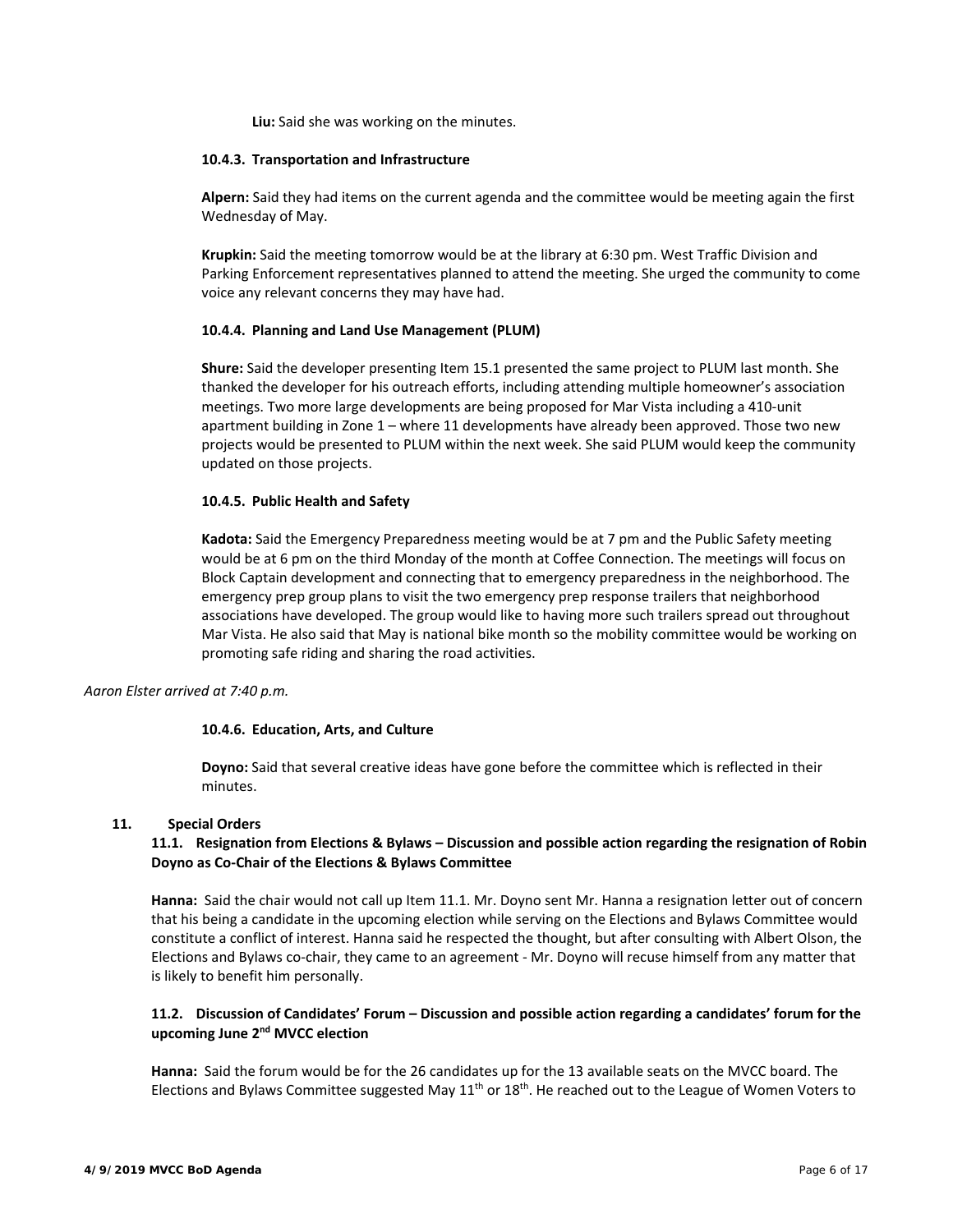moderate the forum and then put them in touch with Mr. Olson. Hanna said he would like the board to agree to let Mr. Olson handle the event since many board members are up for re‐election.

#### **Public Comment:**

**Kalani Whittington:** Said that she is stakeholder and has lived in the community for 30 years. She was happy that there were a number of people running. She urged the candidates to remember that they are running for the good of society and not just for their own personal interests. She said the current White House was an example of what chaos ensues when one puts their personal interests in front of the community.

**Katherine Wheeler:** Said that a recent email about the forum stated that the event would be from 1 to 3 pm. This is a shorter period of time than what was originally suggested. She said a three hour event would be ideal ‐ a two hour forum followed by a social hour.

**Andrea Ambriz:** Said she was a candidate for an At Large representative seat. She participated in the election subcommittee meetings and recalled an exchange about the forum dates and engagement with the community. She asked for clarity about what the intent was behind giving Albert Olson oversight over decision making. She also asked if there would be updates for the candidates so they could plan accordingly. **Hanna:** Said that in "Board Comment" her questions would likely be addressed. **Ambriz:** Said that she felt that it was very important for the candidates to engage with the community so she hoped the board and Olson would provide that opportunity.

**Harrison Hopkins:** Said he was running for the Zone 5 Director seat. The most recent minutes from the Elections and Bylaws meeting stated that 4 dates were suggested for the candidate forum but only 2 possible dates were sent out to the candidates. He asked why there was that discrepancy and if any additional discussions happened off the record when the decision was made.

#### **Board Comment:**

**Kadota:** Said that having attended that Elections and Bylaws meeting, he said he thought there was a desire for a date to be chosen based on all the majority of candidates' greatest availability. He said he hoped Mr. Olson would use his discretion to find a date that worked best with everyone's availability as much as possible.

**Hanna:** Said that when Mr. Olson emailed the candidates for their availability he got 10 "no responses," and two "either date would work," but in the end May  $11<sup>th</sup>$  won by one vote.

**Alpern:** Said he remembered candidate forums in the past that took place an hour before a MVCC board meetings. He suggested doing that again. Candidates would each have two minutes to introduce themselves to the community before the meeting.

**Kadota:** Said they have also publicized to the candidates that there a free‐speech zone at the Farmers Market. Albert Olson sent out an email informing the candidates that they have that opportunity on a weekly basis. The MVCC has supported that zone with election signage.

**Hanna:** Said it was a tricky situation because every current member of the board was running for reelection which makes it very difficult to express views without people thinking they are doing something for their own best interests. He said the Candidate Forum was really for the stakeholders to get to know the people who are running to represent them, which Mr. Olson as the former chair of the MVCC is well aware of. Hanna said he is confident Olson will handle this in an unbiased way and recommended that the board defer to him on this manner.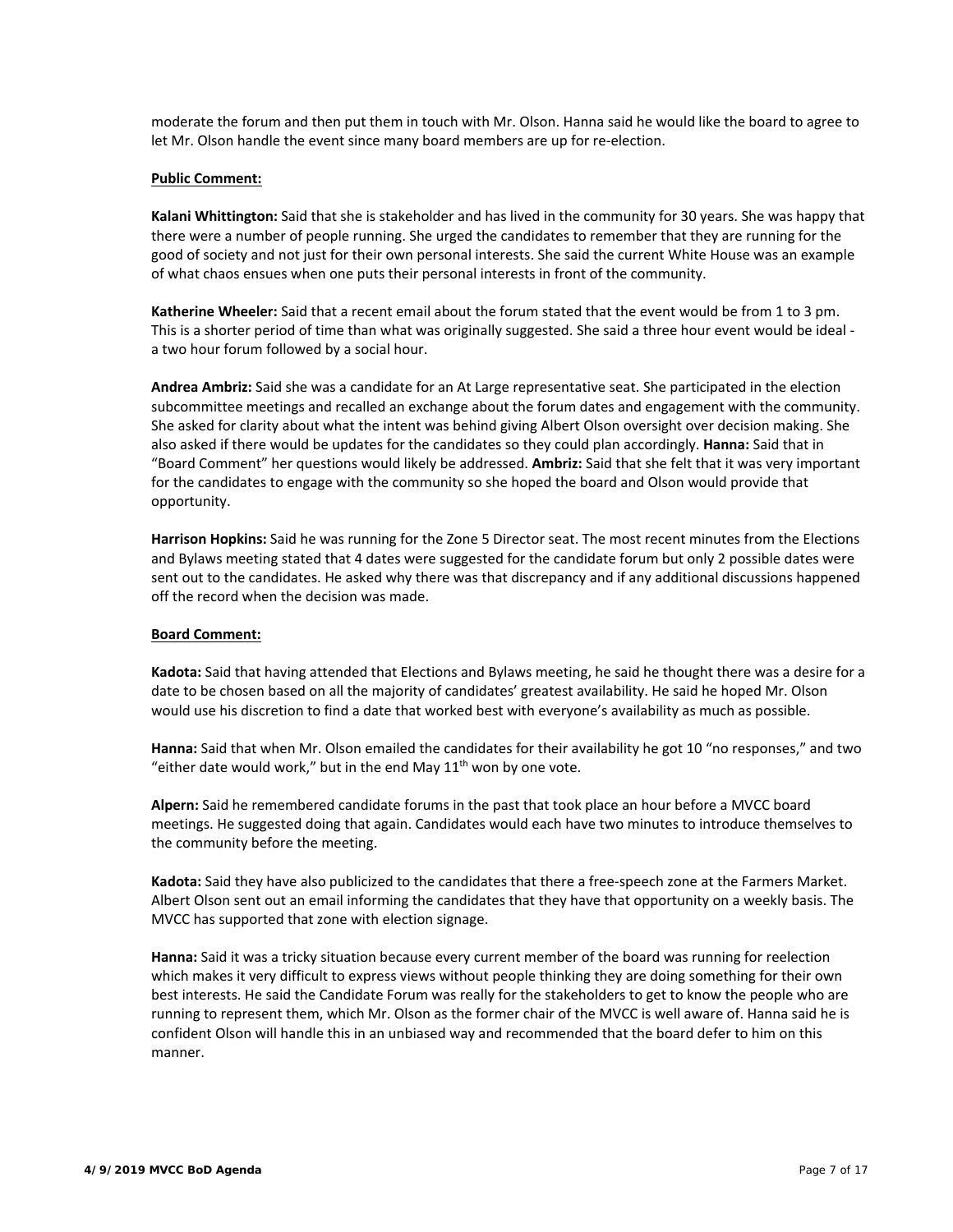**Tilson:** Said in 2016, when she ran, there was a candidate forum. At the time, she did not know what to expect. Candidates got a certain amount of time to speak. There was not a back and forth with the audience during the forum – but they could have conversations with stakeholders who stayed afterwards. It was fairly informal.

**Krupkin:** Said that whatever forum structure they decided on, the board had to make sure that it was publicized well via social media and signage – in particular at the rec center and the farmers market.  **Hanna:** Said there was an item for money for such signage in the agenda.

**Kamins:** Said that she understood that it can be hard to be impartial. Since she is not running, she said she is happy to volunteer to help in any way she can.

**Liu:** Said she is also not running and would be happy to volunteer her help too.

**Doyno:** Asked if any candidates have family members involved in the League of Women Voters.  **Hanna:** Said none that he was aware of.

*Hanna moved to postpone this item indefinitely. Elster seconded. With no objections the motion was postpone this item indefinitely.* 

# **12. Consent Calendar – The Consent Calendar is reserved for items deemed to be routine and non‐controversial. Any board member may pull an item or items for further discussion.**

**Hanna:** Said he wanted to clarify that Item 12.1 would lengthen the election by two hours, not shorten it. He then asked if any member of the board wanted to pull any Consent Calendar items.  **Kadota:** Items 12.1, 12.3 and 12.5.

 **Tilson:** Asked to pull the remaining items for minor corrections.

# **12.1. [ADMINISTRATIVE][Elections & Bylaws] End Time of MVCC Election – The Mar Vista Community Council amends the end time of the June 2, 2019 MVCC election from 2:00 p.m. to 4:00 p.m**

**Kadota:** asked who made this request and why. It was not mentioned at the last elections and bylaws meeting.

**Hanna:** Said it was Albert Olson's recommendation after he spoke with the city clerk. **Kadota:** Said that was not agendized at the last elections and bylaws meeting, so this motion did not come through the committee process. **Hanna:** Said that would he would make that correction.

*Kadota moved to approve the item. Hruska seconded.* 

# **Public Comment:**

**Harrison Hopkins:** Thanked the board for having this item on the agenda. He said a lot of stakeholders he has talked to have expressed concern about both the change of the hours and the location of the election, from the Farmers Market to the rec center, due to the direct disenfranchisement of Zone 5 residents. He said that in elections and bylaws committee minutes there was no mention of the upcoming triathlon being the reason for the location change. Rather, the concerns for the move had to do with having more handicap parking spaces and more parking in general. But, Hopkins expressed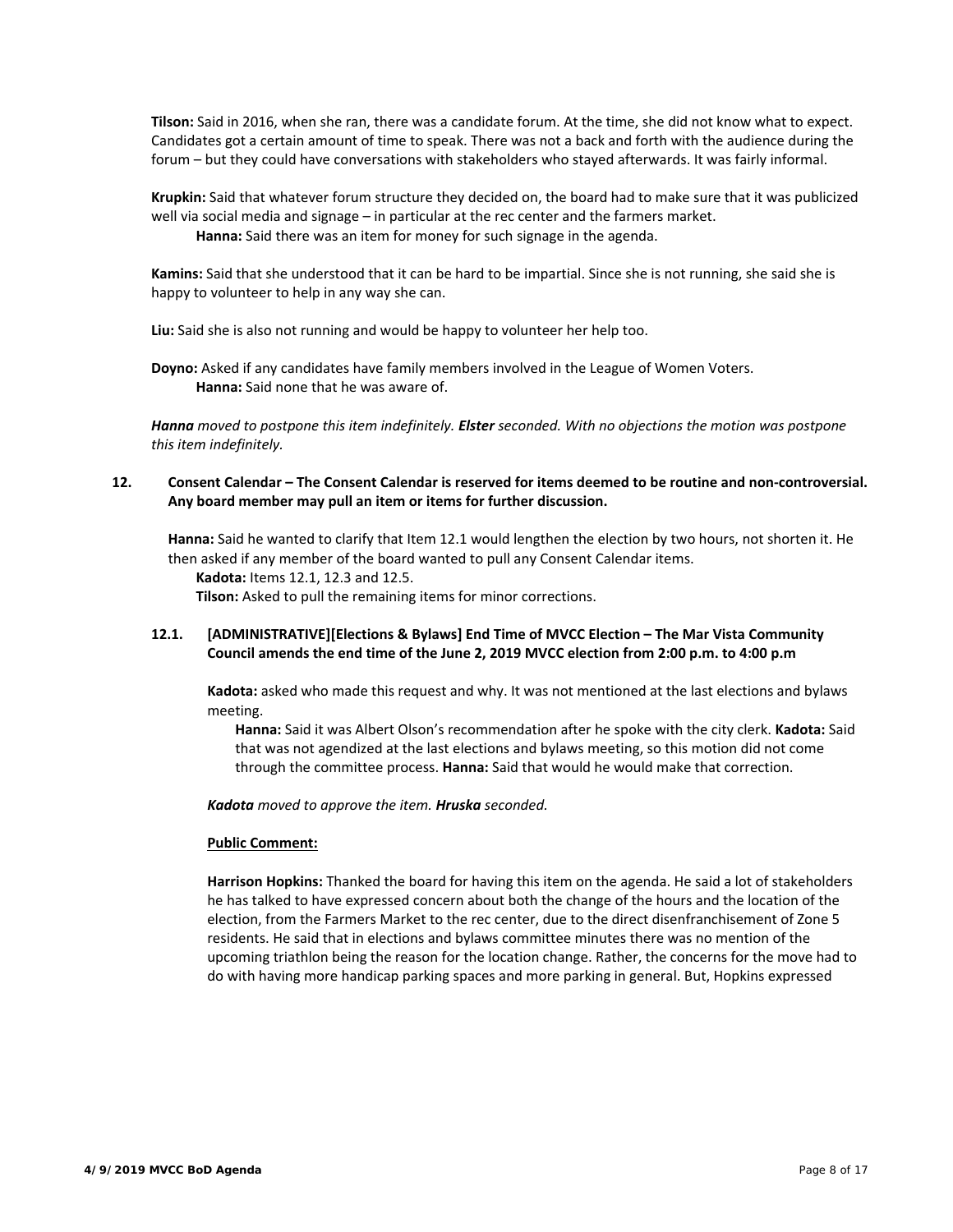concern that there may not actually be enough parking at the rec center on a Sunday. He suggested having a second election location at the farmers market or curbside voting.

**Hanna:** Asked the public to keep their comments germane to the item – meaning only the time change.

**Selena Inouye:** She said, as a member of the elections and bylaws committee, she supported the change of the election venue. She believed the rec center was more accessible for people with disabilities than the farmers market. And there is more street parking around the park then around the farmer's market.

**Kalani Whittington:** Said she supported having the election at the rec center. She said that the election is a public event yet the farmer's market is a private venue despite being by the post office. Whereas, the rec center is a public space.

**Hannah Levien:** Said that the farmer's market is on a public street, is open to all members of the public and is not a private event.

**Anne Bickerton:** Said that the elections have been held at the farmers market since 2012, so she recommended staying the location the community is familiar with.

#### **Board Comment:**

**Shure:** Asked if it was possible to ask the rec center staff to designate sections of the parking lot for election purposes only.

**Levien:** Said they could talk to the park director. She said she could connect the board to the new director.

**Shure:** Said she believed that the decision to both lengthen the hours and change the location was to prevent disenfranchisement to Zones 1 and 4 which are quite far from the farmers market. In the past there has been extremely poor turn out for Zone 1 because of the farmers market's location. Zone 1 stakeholders have requested a more centrally located polling place so that they could participate in the election.

**Hanna:**  Said that the change of venue was not agendized and under the brown act the MVCC cannot change the venue at this meeting. He asked the board to stick to discussing the current item – the time extension.

**Roos:** Asked Vanessa Serrano if the MVCC was even allowed to have two locations for the election. **Serrano:** Said they would have to ask the City Clerk.

**Alpern:** Said that Shure was right, Zone 1 and 2 have historically had bad turnouts. He also said that parking at the rec center is typically better on Sundays than during the week. He said it was important to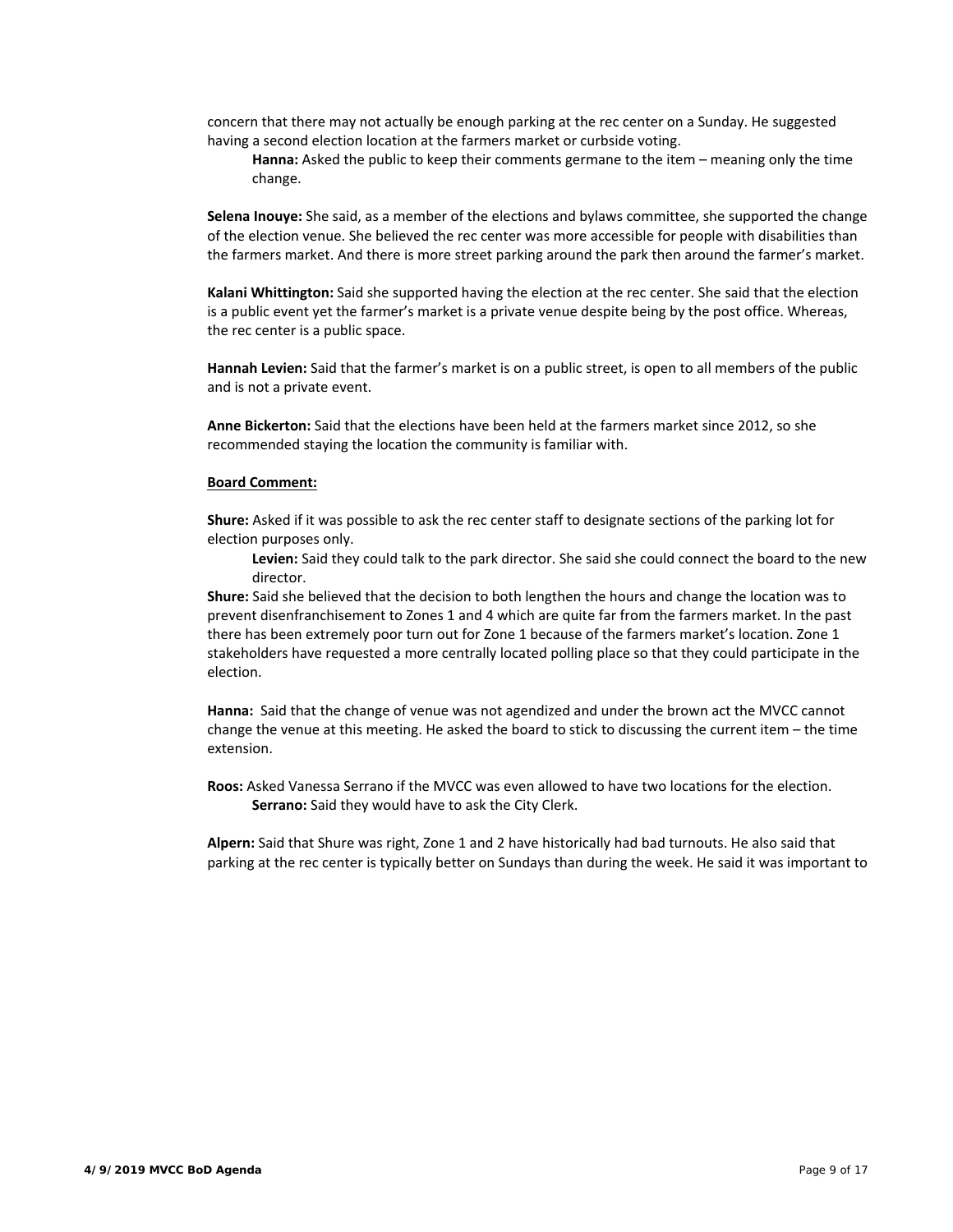have signage and other outreach efforts to make sure the community was aware of the new location, including signage that would let the community know that disabled people would be accommodated.

**Tilson:** Said that disabled people will be allowed to drive up to the curb and vote from their cars. She agreed that the rec center was more centrally located for all the zones. She asked what exactly the change is hours would be.

**Hanna:** Said currently the hours were 10 am to 2 pm and the motion was to extend them from 10 am to 4 pm.

**Krupkin:** Asked Serrano if other neighborhood councils had extended their election times in the past. **Serrano:** She did not know. DONE does not run the election, the City Clerk does. **Bridget Visser, minute taker:** Commented that she knew that other NCs had extended their hours before, although she did not know the process of doing so.

*Doyno moved to end the previous question. Elster seconded. With 2/3rd voting in the affirmative, the previous question was ordered.* 

*The board unanimously voted to approve Item 12.1, save for Hanna, who abstained.* 

**Hanna:** Said he would instruct Olson to inform the city clerk of the time change.

# **12.2. [ADMINISTRATIVE][Executive and Finance] Monthly Expenditure Report – Approval of the Monthly Expenditure Report for February** *March***, 2019**

**Tilson:** Said the item needed a correction – they were voting to approve the March MER, not the February MER. **Hanna:** Noted the correction.

*Kadota moved to approve the March MER. Roos seconded.* 

*The board unanimously voted to approve Item 12.2, save for Hanna, who abstained.* 

# **12.3. [FUNDING][Director Hanna] Election Lawn Signs ‐ The Mar Vista Community Council appropriates an amount not to exceed \$1,200 for lawn signs** *election outreach materials* **to advertise the June 2, 2019 election.**

*Kadota moved to amend the motion to read "election outreach materials" rather than "lawn signs." This would allow for different types of signage, such as banners. Alpern seconded.* 

#### **Public Comment:**

**Kalani Whittington**: Said that, regarding the previous item, Palms' election was from 10 am to 4 pm so she was not sure what the big deal was about changing the time.

*Kadota moved to approve the amendment. Shure seconded. With no objections the motion was amended.* 

**Tilson:** Noted that last month the MVCC voted to approve \$2,000 for signs to promote the upcoming election, so this would bring the total up to \$3,200

#### **Public Comment:**

**Kalani Whittington**: Asked what percentage of funds would go toward lawn signs specifically.  **Hanna**: Said there was nothing in the motion about specific percentages.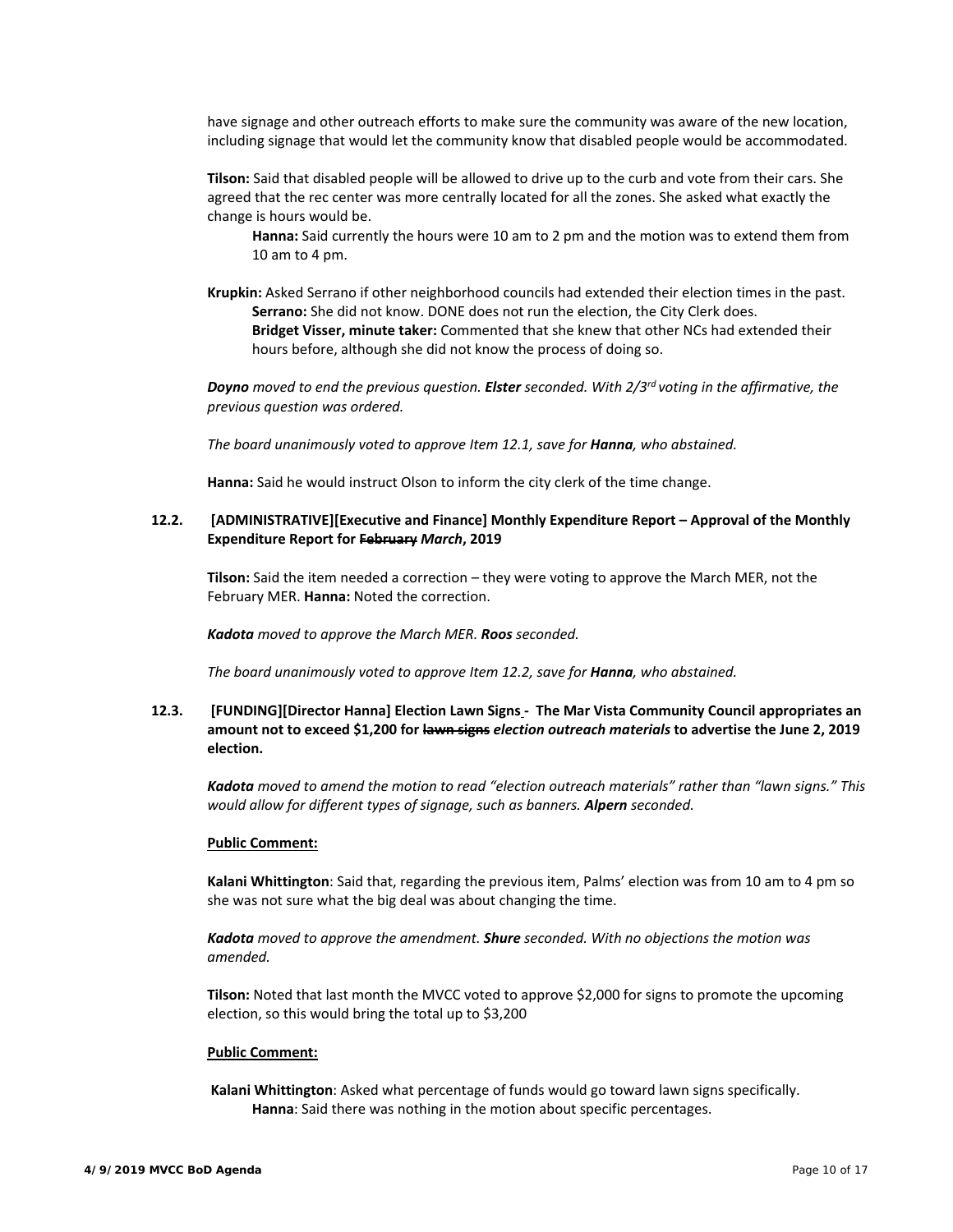*With no objections the motion as amended was approved.* 

# **12.4. [FUNDING][ExFin] Nuts & Bolts for Bike Repair Tent – The Mar Vista Community Council authorizes a reimbursement in the amount of \$6.46 to Rob Kadota for nuts and bolts for the bike repair tent.**

*Tilson moved to amend the motion to increase the reimbursement amount to the \$13.52. She said Kadota gave her two receipts – one for \$6.46 and one for \$7.06. Shure seconded. Without objection the motion was amended.* 

*Kadota moved to approve the motion as amended. Shure seconded. Without objection the motion was approved.* 

# **12.5. [FUNDING][ExFin] Replacement Audio Replacement Equipment – The Mar Vista Community Council authorizes an expenditure, not to exceed \$1,000, for microphones and other audio equipment to replace that lost as a result of the storage unit burglary.**

*Kadota moved to strike "audio" equipment and replace it with "replacement" equipment and to change the amount from \$1,000 to \$2,000. Shure seconded. Without objection the motion was amended.* 

*Without objection the motion as amended was approved.* 

### **12.6. [FUNDING][ExFin] Safety Vests – The Mar Vista Community Council approves an expenditure in the amount of** *up to* **\$200.00 to cover added costs for adult‐size safety vests.**

*Tilson moved amend the motion to read "in the amount of up to \$200." Hruska seconded. Without objection the motion was amended.* 

#### **Board Comment:**

**Krupkin:** Asked what adult safety vests are.

**Kadota:** Said they are high visibility reflective vests that the MVCC bought for bike safety event. The order somehow got separated and part of the order shipped late, so the billed came late. These funds would cover that overage. **Krupkin:** Asked if the vests can be repurposed for other events. **Kadota:** They are not limited to the bike safety event. They currently in storage.

*Kadota moved to approve the motion as amended. Hruska seconded. Without objection the motion as amended was approved.* 

#### **13. Excluded Consent Items – Discussion and further action on items excluded from the Consent Calendar.**

None.

*Per the motion approved in Item 8, the board heard Item 15.1 first.* 

*After the conclusion of Item 15.1, Krupkin moved to hear Item 14.3 ahead of Item 14.1. Alpern seconded. Without objection the motion was approved.* 

*After the conclusion of 14.3, Krupkin moved to hear Item 15.2 ahead of 14.1. Alpern seconded. Without objection the motion was approved.* 

### **\*\*\*FOR FORMATTING PURPOSES, THE MINUTE TAKER HAS LEFT THE ITEMS IN THEIR ORIGINAL LISTED ORDER\*\*\***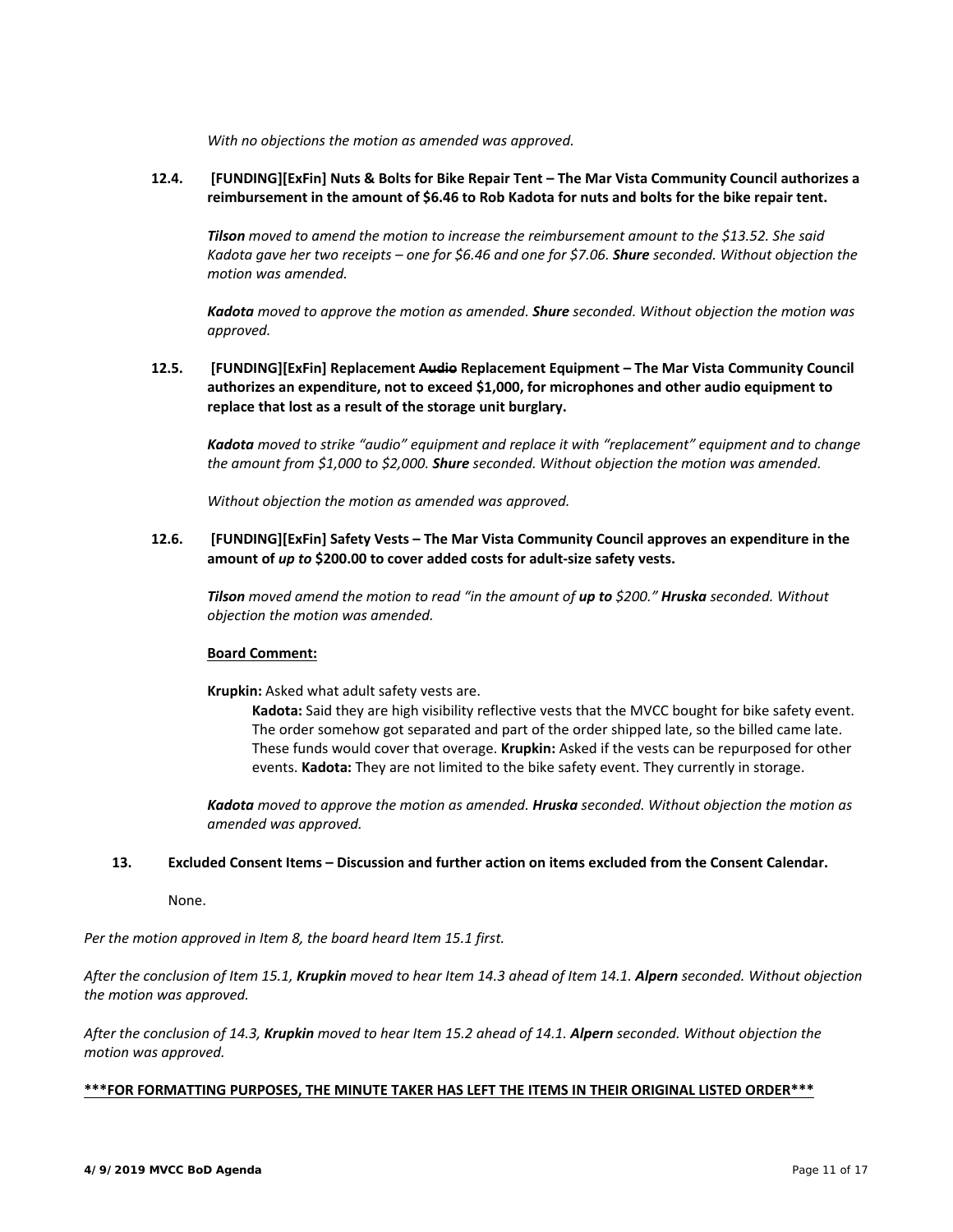### **14. Unfinished Business and General Orders –**

**14.1. [POLICY][Great Streets] Independent Traffic Study – Discussion and possible action regarding an item ‐ requesting a community panel and an independent traffic study of the Venice Boulevard Great Street project ‐ amended at the 11/13/2018 BoD meeting and committed to the Great Streets Subcommittee.** 

There was no time to hear this item before the meeting's hard stop at 9:30. It will be rescheduled for a future meeting.

# **14.2. [POLICY][Great Streets] ADA Evaluation of Venice Blvd. – Discussion and possible action regarding an item requesting an ADA evaluation of the Venice Blvd. project**

There was no time to hear this item before the meeting's hard stop at 9:30. It will be rescheduled for a future meeting.

# **14.3. [POLICY][Transportation and Infrastructure] Opposition to Rose and Sepulveda traffic signal – Discussion and possible action regarding a resolution opposing the proposed traffic signal at Rose and Sepulveda.**

*Krupkin moved to hear the resolution motion. Alpern seconded.*

**Hanna:** Read the full text of the proposed resolution: "The Mar Vista Community Council opposes the proposed traffic signal at Rose and Sepulveda. Instead the MVCC supports a marked pedestrian crosswalk with flashing lights, identical to that of Clover and Sepulveda, and associated improvements at the intersection of Rose and Sepulveda

*Krupkin moved to approve the resolution motion. Alpern seconded. Without objection the motion was approved.* 

#### **15. New Business**

**15.1. [POLICY][PLUM] Support of the Proposed Development at Gateway and Barrington – Discussion and possible action regarding a resolution supporting the proposed development at Gateway and Barrington.** 

*The board recognized Andrew Kratzner, the developer's representative, for five minutes.* 

**Andrew Kratzner:** Said that the developer had already gotten great feedback from their outreach efforts into the community. He outlined key elements in power point presentation:

- **‐** They want to create both market and below market housing.
- **‐** They want to activate the corner of Gateway and Barrington with neighborhood serving and pedestrian friendly uses.
- **‐** There are two Metro LA stops nearby in addition to a lot of bus stops. They believe the development would be an ideal location for those who want to live without a car.
- There will be 73 units, 7 of which will be below market. They started with 6 below-market-units but raised it to 7 after they were asked by the community to increase their amount of affordable units.
- **‐** They started with 83 parking spaces but they have added 7 for a total of 90 spaces in a two‐story underground parking garage. There will also be 69 bike parking spaces.
- There will be open-air patio for one of the retail spaces at street level.
- **‐** The rooftop uses were all pulled towards Gateway‐Barrington, away from the neighborhood behind the site. It will be 5 stories toward Gateway‐Barrington but only 4 on the neighborhood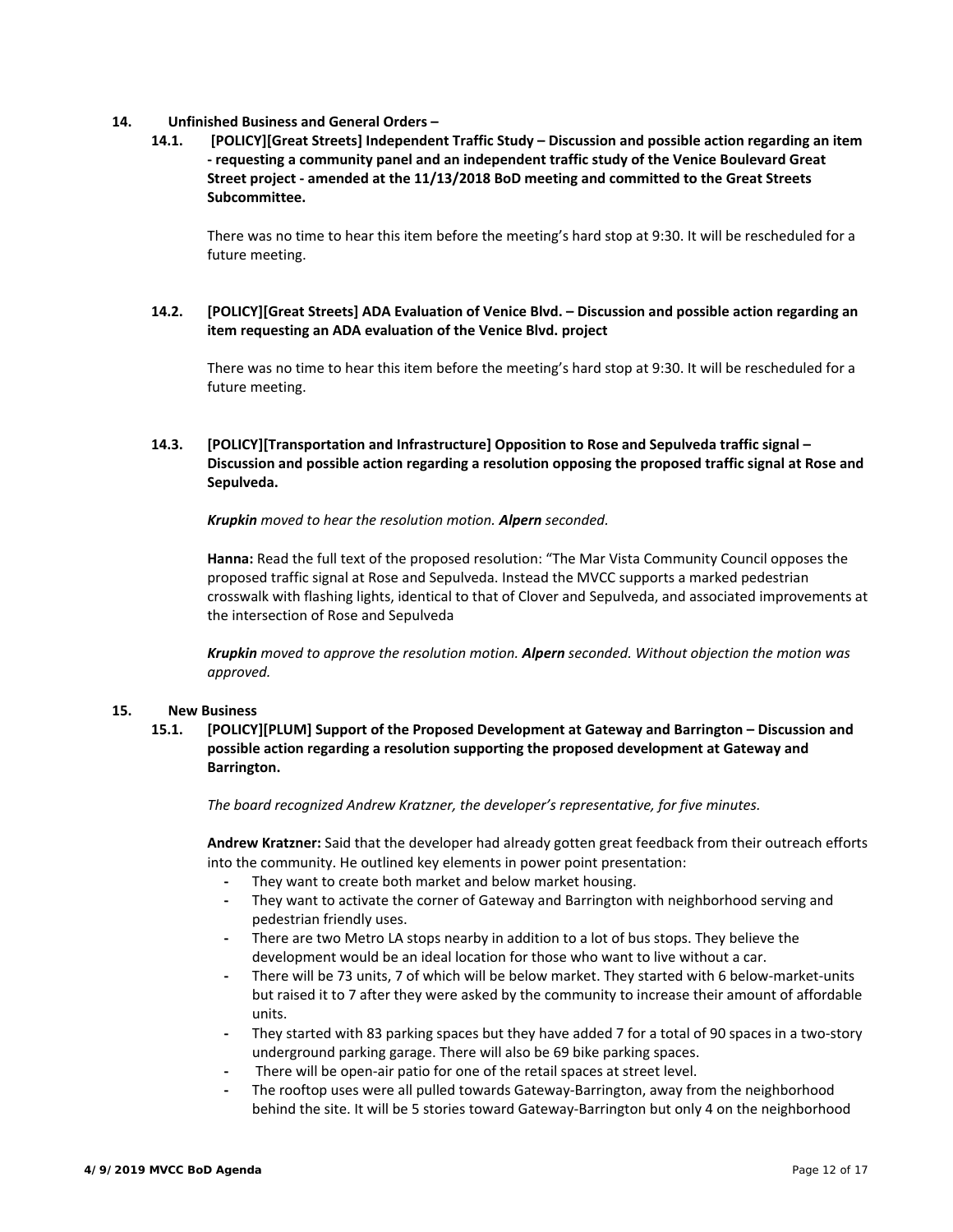side. The 4-story side will have a "living wall" - greenery growing on the side of the building that faces the neighborhood behind it.

- **‐** There will be wide open sidewalks and pedestrian space with bike and scooter racks.
- **‐** They are asking for an increase in height and density which got them the affordable units in the project.
- **‐** There will be 24 new trees, EV charging on the ground floor, and LEED Silver equivalent gray water system.
- **‐** They will repair the street medians currently in poor shape on both sides of Barrington.
- **‐** He said they are still open to feedback and the process will not end with this meeting, no matter what happens.
- **‐** They will do outreach with people who work within 2 miles of the site when the units are ready to see if they can find current Mar Vista residents in need of both market and below market units.
- Per the PLUM committee's suggestion they will have decoupled parking meaning parking space are not attached to units, incentivizing people to live without a car.
- **‐** They want to put in an uber/lyft zone so drivers do not need to circle the neighborhood. There will also be two new street parking spaces.

#### **Public Comment:**

**Faramarz Sadiche:** Said he is a local office supply business owner who has been operating in Mar Vista for 35 years. He wanted to express his supported for the project. He said in today's market, where they are fighting giant internet companies, the only way they can win business is by having extremely above average customer service. Having local people who understand the neighborhood well, makes a difference. But because housing pricing is so high in Mar Vista they often cannot get local people. The rent is too high. He thinks a development like this could help his business.

**Ashley Zeldin:** Said she is a resident of Zone 2, where the development is planned for. She emailed the board where she outlined her concerns about inadequacy of access via the alley and insufficient parking for residents and guests. There is only one parking space per unit residents may have multiple cars. The rideshare drop‐off, pick‐off area would impede the flow of traffic along Gateway toward Ocean Park. The developer has said he would scuttle the project if he did not get his requested height variance. She asked who was responsible for the upkeep of the project once it was approved, how they would ensure that it does not obstruct views and that the retail stays to mitigate turnover.

**Martin Rubin:** He thanked the board for their service. He said in 2014 the MVCC board passed a policy motion that would not be supporting this sized development – it was against densifying the neighborhood. He urged the board to live up to their responsibilities. The development presentation may look good, but it did not show how the project would back up traffic or add to air pollution. He appreciated their outreach, but urged the board to speak out for the community which he said did not want this densification.

**Leyli Iliamehr:** Said there is a complex on Overland with 500 units that uses a back alley without any issues. As a case manager for public social services, she used to research projects like this one. She said this project was well designed architecturally and the neighborhood needs additional units to combat the housing shortage. Also, the landscaping was tastefully designed.

**Tom Pouton:** Said he was a co-founder and one of the first members of the MVCC board 15 years ago. He supported the project. He said he lived in Zone 4 but worked across the street from the project site. He was excited about the median being update as it has been in bad shape for many years. He said the MVCC has historically been against big development. The board's first big battle for the first few years was against Playa Vista because he knew it would bring cut-through traffic through the neighborhood from Santa Monica. Santa Monica has created five times as many jobs than it has housing in the last 30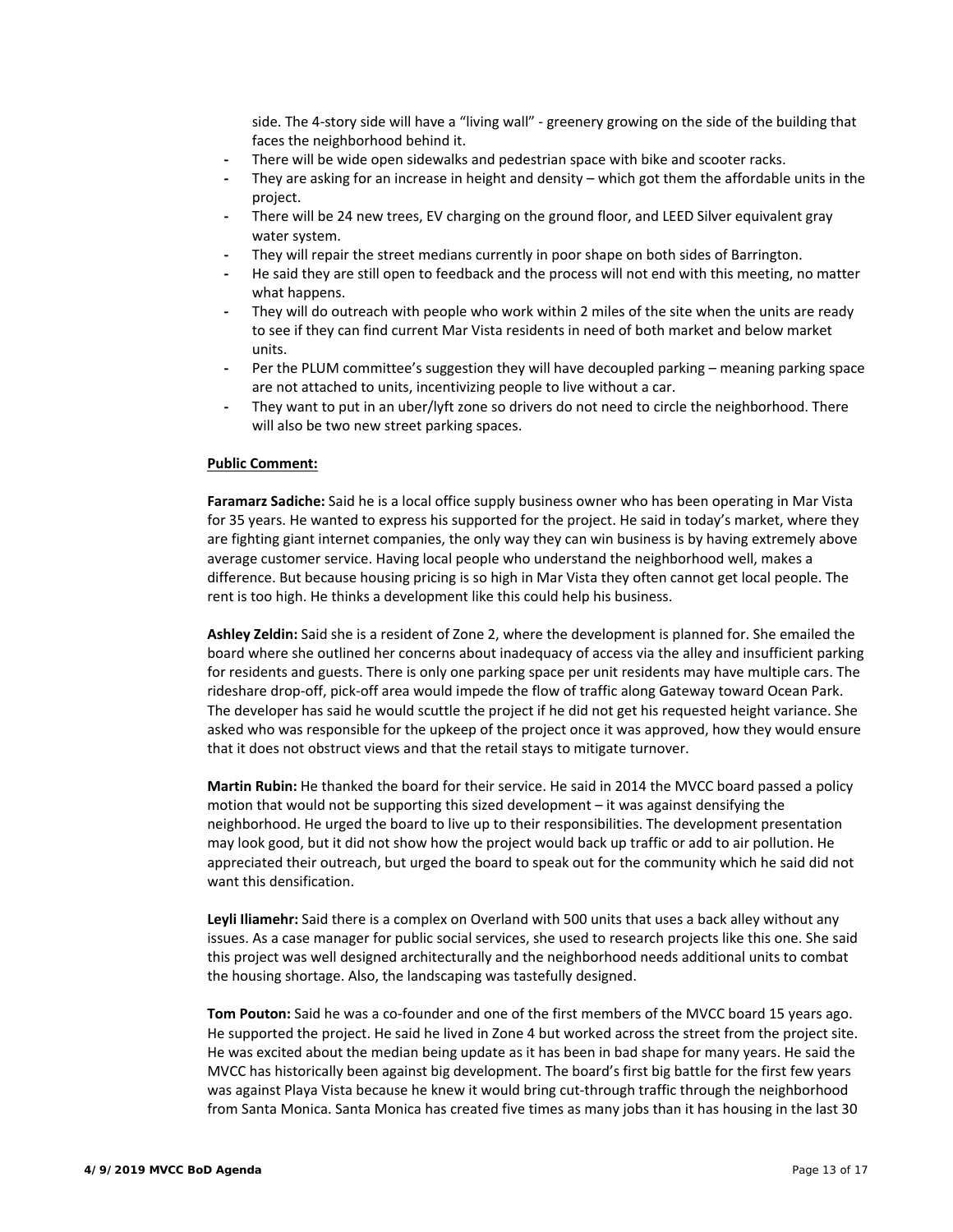years. So people have to live on the other side of town to work in Santa Monica – in Playa Vista, Del Rey, South Bay, Palms, etc. Since project is on the border of Santa Monica it could provide more housing for those who work there, which could potentially reduce cut‐through traffic.

**Lorraine Wells:** Said she had been following this project over the past few months and she thinks it should be built. That corner needs a basic/good upgrade. Also, she said that over 12 years ago she came to the MVCC on behalf of starting the farmers market which she is now on the board of. People from every zone visit is every Sunday.

**DM Kegel:** Said the developer could mitigate air pollution in the area by pledging to provide EV charging for any resident that requests it. They said they had EV charging on the first floor but they did not say anything about the lower parking levels for the residents.

**Kalani Whittington:** Said she supports this project but with some concerns. She hoped the developer would work with any vendors that may be displaced by this project to provide affordable rent costs for leasing space. She had heard that the dry cleaner was working with the developer to minimized any kind of rent hike. She also said that not every developer is willing to come before the community. A developer that takes the time to come to the community is someone worth working with. The green wall facing the neighborhood shows good faith, since they developer did not need to do that. The community needs to provide more affordable housing to the area.

**Joan Winters:** Said she was a long‐time resident of North Westdale. She's lived there since 1959. She said she was speaking on her own behalf but she had been the secretary of the North Westdale Neighborhood Association for the past 6‐7 years. She felt that role had given her a good insight into how her neighbors feel about things. She said that she is hearing from neighbors that there are concerned about quality of life issues. The development at Barrington and National has been a nightmare for her neighborhood. Homeowners are paying a lot of taxes to ensure they have a good quality of life in their area. They hosted Andrew Kratzner at their neighborhood association meeting and she told him 5 stories was too much. They have gotten over 20 comments today from residents who are concerned about the height of the project and the traffic it would generate.

**Tyler Laferrier:** Said he supports the project. The Governor recently said that in the state as a whole has a shortfall of 3.5 million homes. 50% of residents in the LA metro area are rent burdened. The only long‐term way to decrease rent is to increase units. He urged the council, even if the rejected the project, to consider Mar Vista's role in helping to mitigate the housing crisis.

**Peter Graces:** Said he lives on Grandview and that the top 2‐3 stories of the development would have a direct view into his backyard. He only found out about this development 24 hours ago. He had heard rumors but did not have any specific information until he spoke with Andrew Kratzner earlier that day. He said he was concerned that this project was coming as a surprise and that he had not received any mailings about it. He requested more time to consider the project and for the MVCC to get in touch with the neighbors.

**Selena Inouye:** Said that she lives in Zone 5 and that Barrington is her way out of her neighborhood to get where she needs to go, which is often UCLA for her healthcare. So, she concerned about increased traffic congestion on Barrington. She would also like to understand better what the developer means when they say "below market" units. The last time she saw this project presented they said it would be "low income" housing. To qualify for low‐income housing, you have to make less than \$30,000 in a year. She is a person with disabilities and lives on Social Security disability – which provides less \$30,000. If it wasn't for her husband's income, she would be need an extremely low income unit based on what she gets from social security. She said she would like to see more extremely low income units in the project, because that is what the community needs.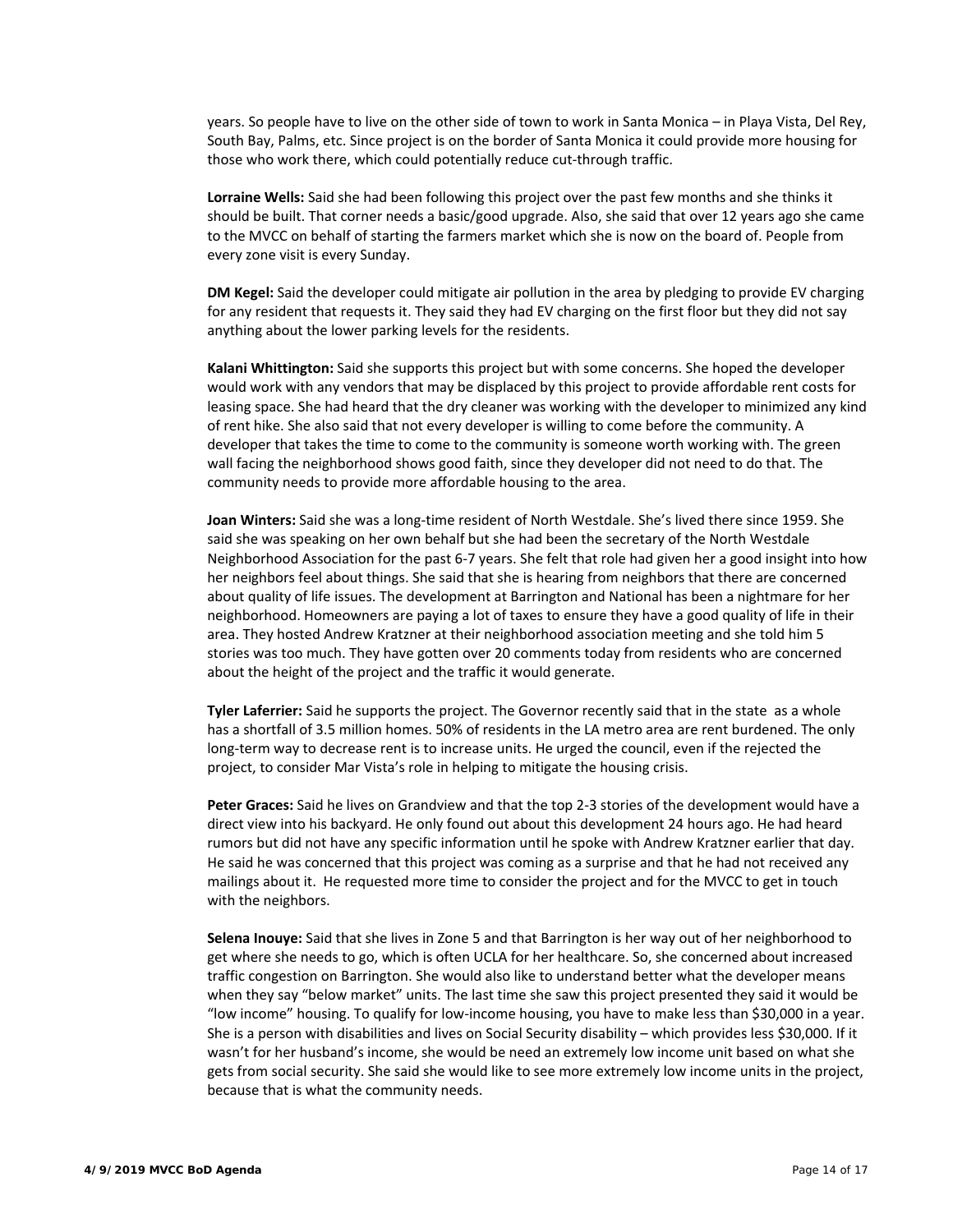*Alpern moved to approve a statement in support of the project. Klos seconded.* 

#### **Board Comment:**

**Shure:** Said she wanted to address some of the issues that were raised. The development This development is on a parcel zoned lot for commercial. A residence behind it is also zoned for C2, even though there houses on it. She said an email sent around the community stated that there would be a zoning change, but that was incorrect, there will be no zoning change. The developers have, by right under current zoning law, the right to build a 4‐story building without incentives and without any approval from the MVCC. They are currently planning more parking than what is required by law. They do not need to provide as many trees as they are nor do they need to provide the green wall or repair the medians. Legally, they do not even need to appear before the MVCC. There are two laws on the books that govern the property. The first is called the TIP (Transportation Improvement Plan) which covers west Los Angele properties that can get incentives because they are adjacent to high priority transit expo lines. TIP qualifies the building for additional height and density. Secondly, the project is in a priority transit area. The city passed a law that encourages developers to make projects the encourage people to use public transit rather than cars. The law allows developers to use "off menu incentives" to add more density – such as adding more affordable units in exchange for more height. The developer is only asking for one additional floor on one side of the building when he could have gotten 8 floors approved easily. The neighborhood could file an appeal but it would likely be denied. The neighbors filed an appeal for a project on Overland that is two stories higher than any other developments in the area. The appeal was denied in 10 days. The additional floor on this project allows for more affordable housing to exist. She said that this is a reasonable project and that the developer's team did incredible outreach to the community. They have given the project more than they are required by law to do, which is extremely unusual. Many developers simply do not come to present the community at all.

**Alpern:** Said that in his many prior experiences with developers and the department of planning that he learned that for these projects to make a profit they must be a minimum of 4 and a half stories tall. He expressed concern that if they reject this project, a less scrupulous developer will build something 8‐12 stories tall. Most developers do not care what the community has to say, but the developers for this project have gone out of their way to reach out to the community. He said he had never seen goodwill like that from a developer before.

**Kamins:** She said she is a Zone 2 representative. She had heard that there had been some emails going around about Zone 2's not being represented in this discussion and that the board does not care about zone 2. But she wanted to assure the community that the board does care about Zone 2. The PLUM Committee has done amazing outreach work – Stacy Shure went to every house and left materials at all the doors that she knocked on. Kamins said that she had emergency surgery that morning under general anesthesia but she made sure to come into the meeting tonight to make sure the community understood that the board does care about zone 2. She lives two blocks from the project and would be as impacted as anyone else by it. But, she said development is coming to the area whether they like it or not and they have to be realistic and pragmatic. They cannot stop it, but they can mitigate it.

**Elster:** He said that renters have a lot of structural disadvantages. The only way to make rent more affordable is to increase the housing stock. More units need to be built in the city and they have to work within the confines of the system the city has. He supports the project because it will get more units into Mar Vista.

**Roos:** She thanked the developers for their outreach efforts and apologized to those who were not reached by those efforts. She said she appreciated the developer's desire to continue that outreach. She shares in the community's concerns about potential traffic problems and other issues. She said that they needed to continue to work to address those critical issues.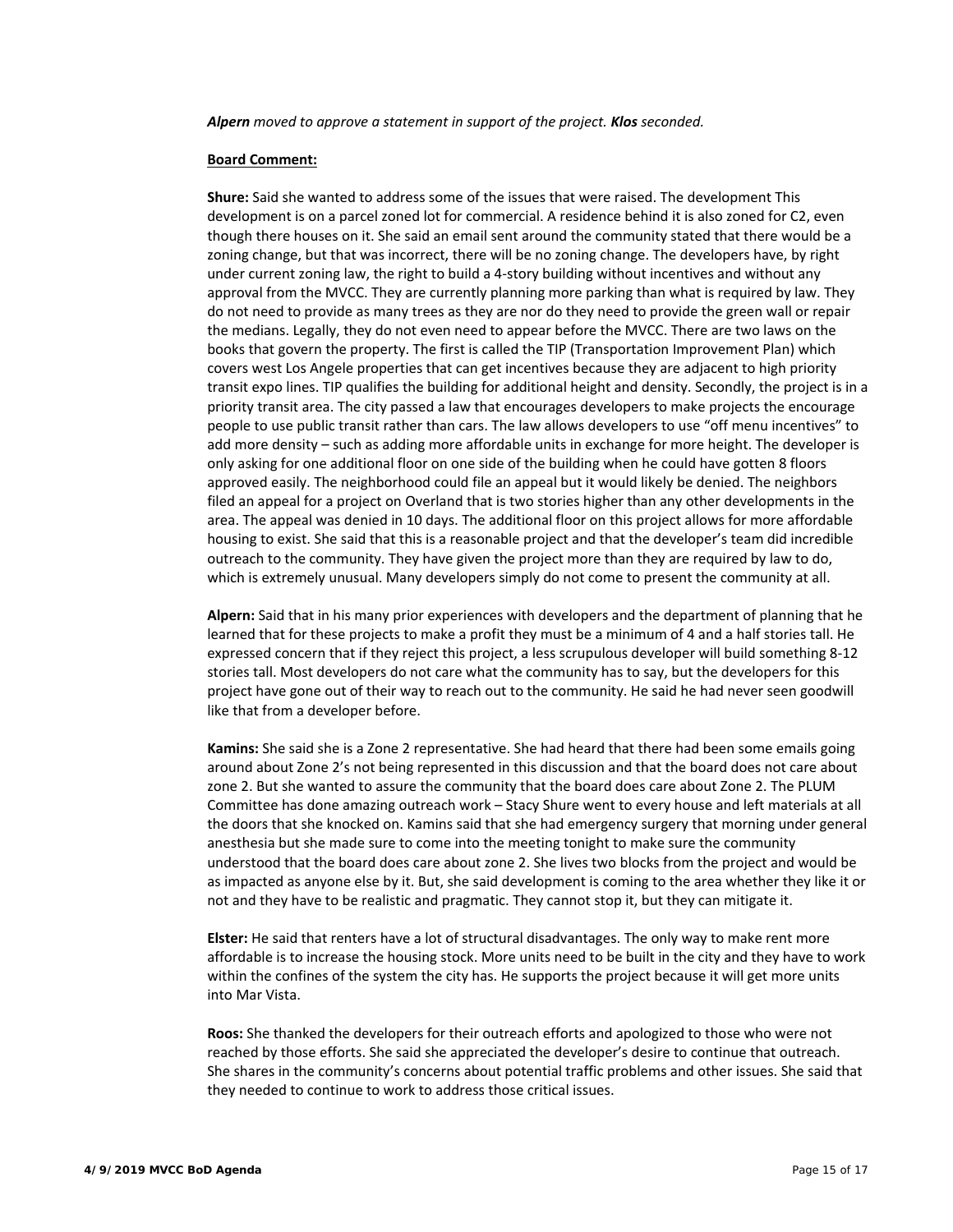**Krupkin:** Said she appreciated PLUM's work and the developer's outreach efforts. She said she was concerned about traffic patterns but there may be some mitigations to that could make traffic flow better – such as left turn arrows on Barrington turning west onto gateway. Another option to explore could parking covenants wherein only businesses that do not require a lot of parking would be allowed in the retail space – for example, a yoga studio would not be allowed as the many classes would require a great deal of parking. The developers are trying to work with them, and has been amenable to many ideas. Google is coming to the westside soon and they will need housing. She owns a condo, but she is willing to sacrifice some of her property value to get more units in Mar Vista.

**Hanna:** Said that in this neighborhood there are two major groups: the NIMBYS who don't want anything and the YIMPS who want everything. He said they're both wrong. He said this project was a good example of compromise. The developer, in Hanna's view, did not need to give the MVCC anything yet has been actively trying to work with the community. He thanked the developer for working with the board.

**Tilson:** Said she would like to see the developers add more trees between the building and the neighbors. She praised the developer for compromising by moving the deck back, but she felt more trees would be a good way to provide more privacy to the neighbors behind the project. While she appreciated the developer's efforts to make the project public transit oriented, she said that all the studies show that market rate renters do not use transit because they have their own cars. She would like the apartment building to be regulated so that units are only rented to people who do not have more than one car – or no car at all.

### *VOTE:*

**YES:** Alpern, Liu, Roos, Kadota, Kamins, Shure, Elster, Klos **(8)**

**NO:** Doyno **(1)** 

**ABSTAIN:** Krupkin, Hanna, Tilson, Hruska. (**4)**

*The motion passed 8 to 1.* 

### **15.2. [POLICY][Transportation and Infrastructure] Support for 100% clean energy by 2030 – Discussion and possible action regarding a resolution supporting a 100% clean energy goal by 2030.**

*Krupkin moved to hear the motion. Alpern seconded.* 

**Krupkin:** Said this was a motion about clean energy.

**Alpern:** Read the text of the policy motion in full *(See Supplemental Materials).* 

#### **Public Comment:**

Dan Kegel, Advocacy Chair of the Neighborhood Council Sustainability Alliance: Said he noticed that MVCC filed a CIS in support of council file 14‐0907 saying that the city should pursue an 80% decrease in emissions city wide by 2050 and an 80% decrease at the GWP by 2030. So, the MVCC is already on record as supporting something very similar to Item 15.2's motion.

#### **Board Comment:**

*Per Roos' suggestion Alpern moved to amend the language of the first paragraph of the policy motion to "The Mar Vista Community Council resolves to call on Los Angeles Mayor Garcetti, the Los Angeles City*